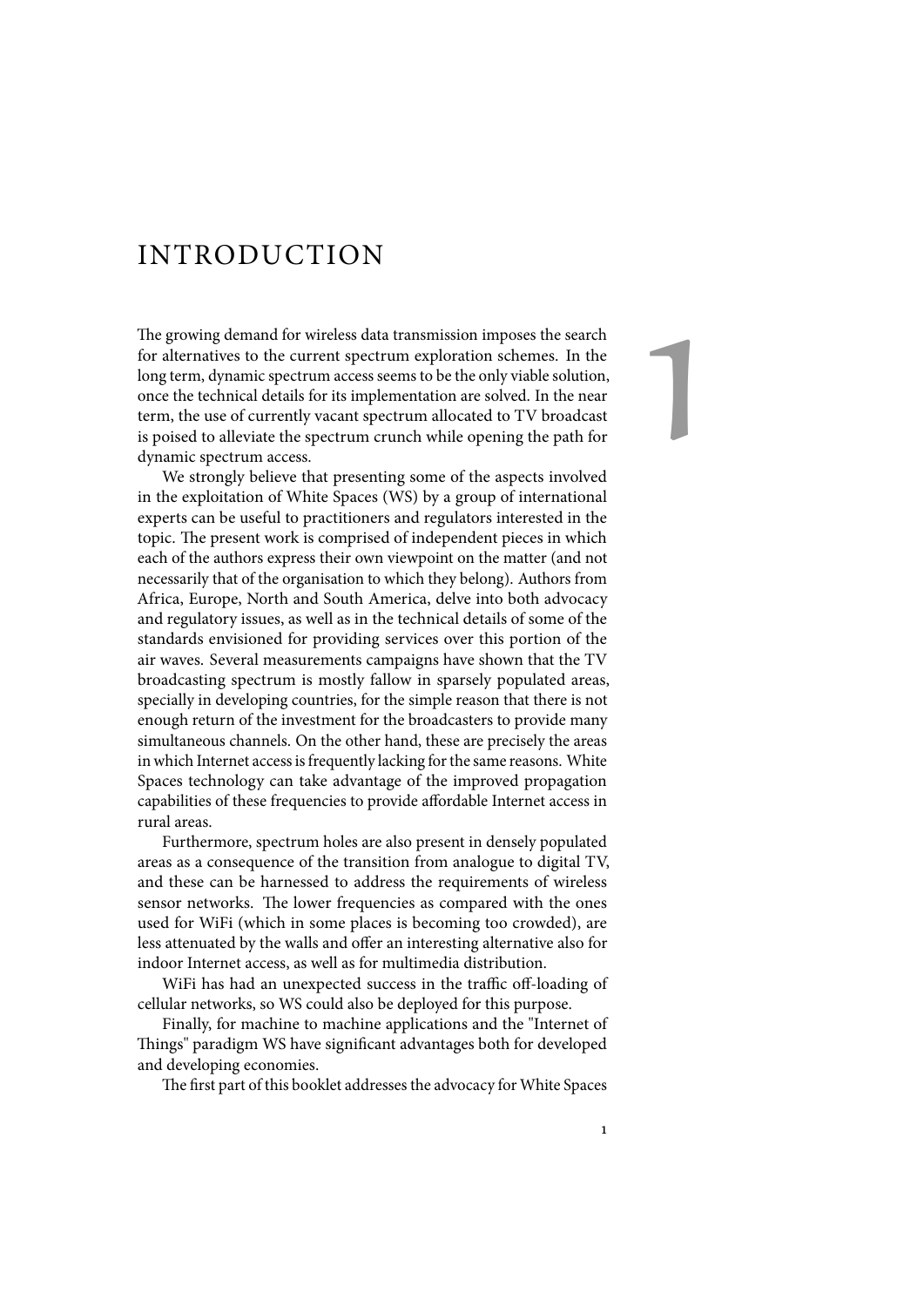exploitation and the pertinent regulatory issues from different perspectives, while the second part provides a glimpse about some of technicalities.

On the topic of advocacy for White Spaces:

Horvitz in chapter 2 discusses two different approaches about spectrum management, the use of a Geo-database or the unfettered access by cognitive radio techniques, with interesting historical and political insights.

Strużak and Więcek in chapter 3 draw from their vast experience in radio management to address the regulatory matters, from the international viewpoint, touching on the thorny issues of cross borders spectrum. A map of White Spaces availability in Poland is also presented.

Song in chapter 4 delves into the relevance of TV White Spaces with regards to development, assessing the relevance of unlicensed as compared with licensed spectrum.

Afonso in chapter 5 exposes the perspective from Brazil, a huge country that is becoming an important player in the technology field, providing also comparisons with the North American TV and cellular landscape.

Brown and Peha in chapter 6 present an innovative generalization of spectrum management by means of "Policy-Based Radios", driven by machine-readable documents that implement on the fly changeable rules on how to make an efficient use of the available spectrum.

Gomez in chapter 7 argues that more than a crowded spectrum we are stranded with inefficient ways of spectrum management for meeting the growing demand of wireless services.

Jensen in chapter 8 also draws from his experience in Africa and other developing countries to assess how White Spaces could be harnessed to foster connectivity.

Moving to the more technical aspects:

Crawford from Strathclyde University in chapter 9 presents the results of a White Spaces deployment in Scotland, in which the impact to and from digital TV transmission was carefully examined, quantifying the interference and the effects of the antenna height and location in the performance of both telecommunicatione systems.

Doyle in chapter 10, after discussing the Cognitive Radio, ponders about its usefulness for countries in Africa where there appear to be more cost effective solutions.

Woolhouse in chapter 11 explains that machine to machine communication, poised to play an ever increasing role according to most analysts, is constrained by the inadequacy of current protocols and exposes a brand new one, precisely tailored to the requirements of M2M, which is particularly fitted to the WS Spectrum.

Pietrosemoli in chapter 12 emphasizes the importance of Standards in wireless technologies and summarizes the more relevant ones pertaining